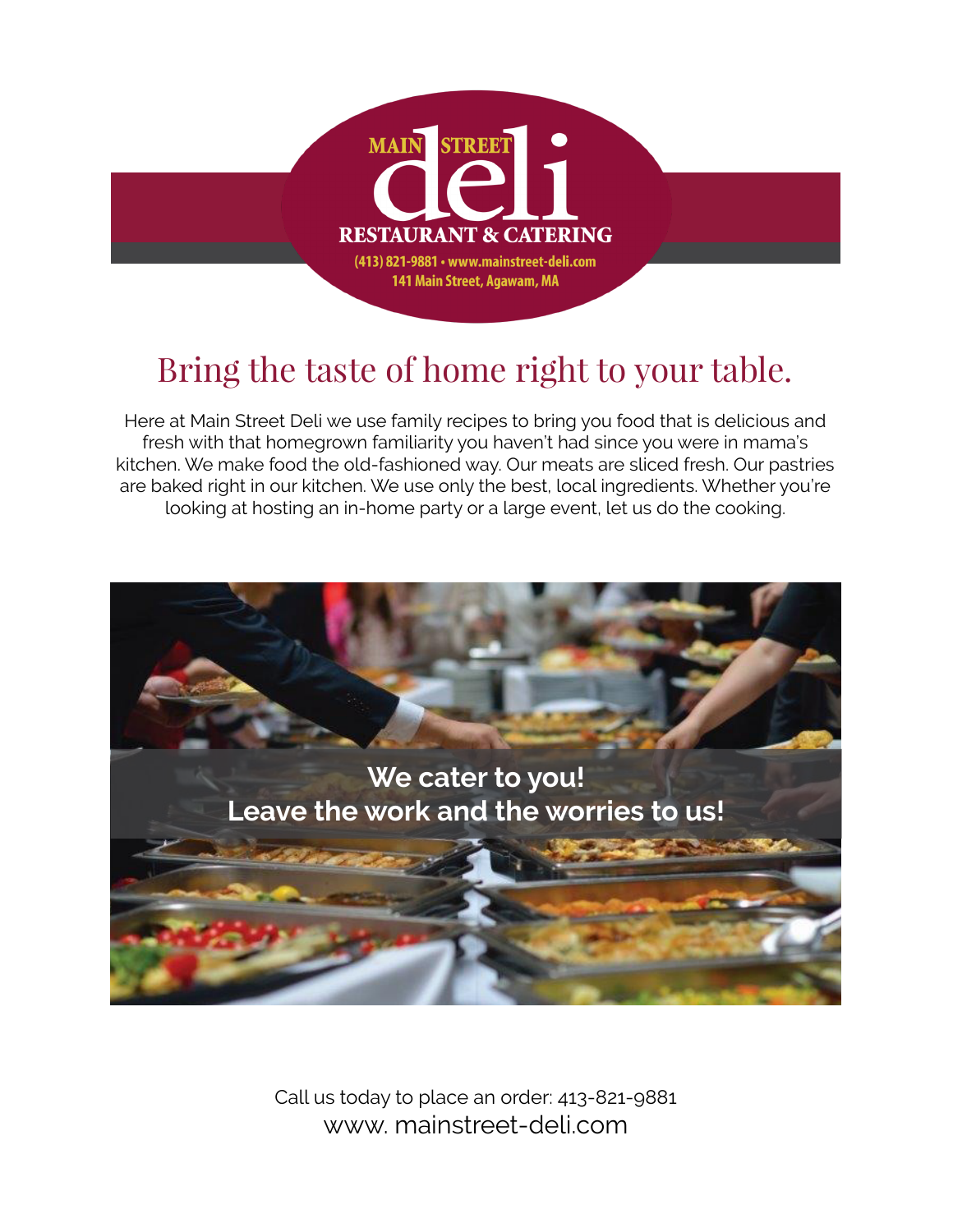## Catering Information

### **413-821-9881**

Call Joanne Locke today for a catering consulation.

### *Minimum of 48 hours notice is required.*

Prices are based on order and are subject to change. Delivery, Tax (6.25%), and/or House Charge (18% minimum) are not included. Cash or Check preferred. MasterCard, Visa, Discover, and American Express are accepted.

Charge card must be taken upon booking to reserve space and/or catering order. Businesses can call to open an account if desired.

### **In-House Events**

Maximum **45** People China, Glassware, Utensils, and Room: \$100 Paper Products and Room: \$50 Linens available upon request: \$20

### **Choice of Venue**

Maximum **150** People Labor charges are based on the size and event requirements. *Available Options:*  Pick Up Catering Drop Off Delivery Deliver and Set Up Delivery, Set Up, Serve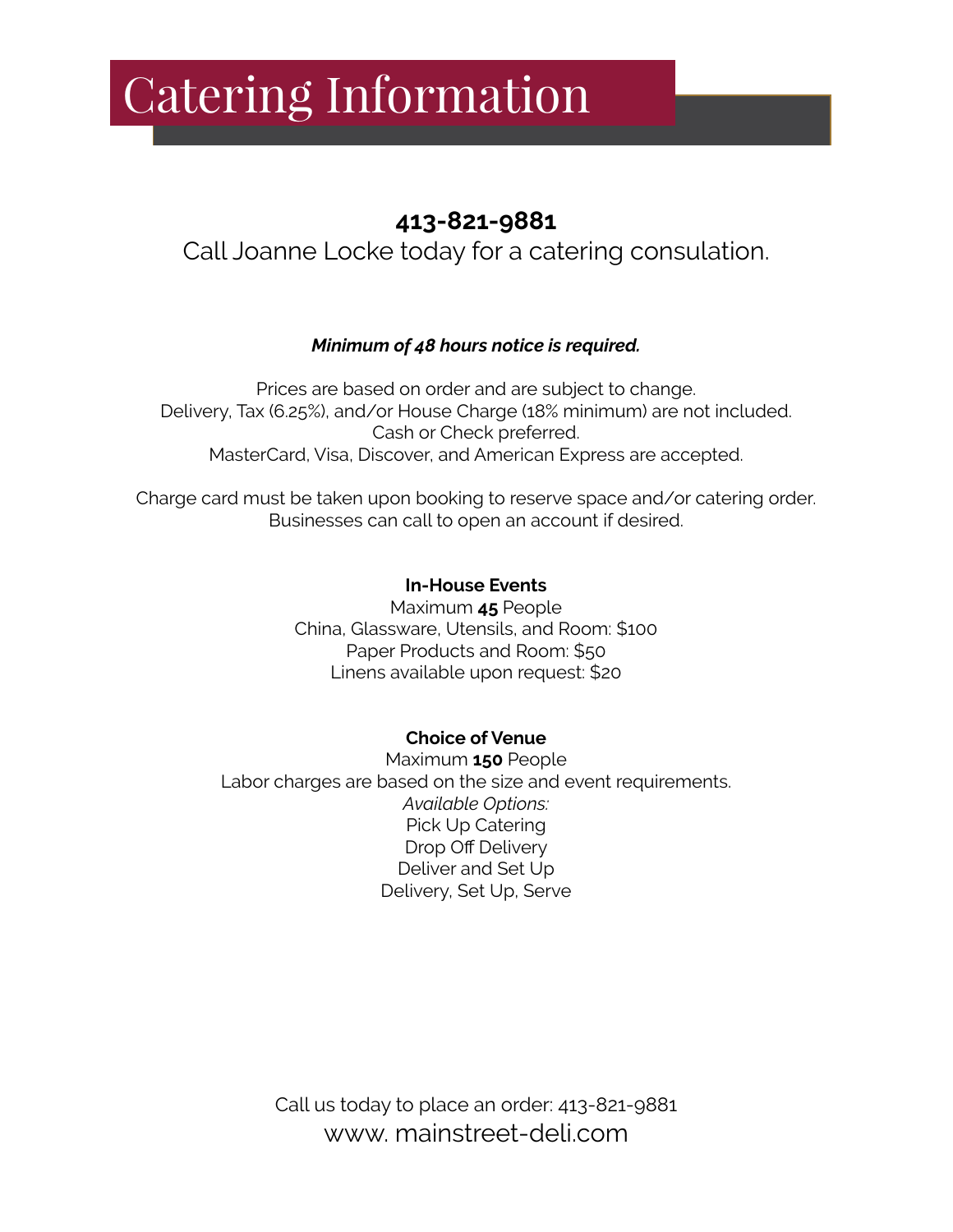## Appetizer Trays

### *Pinwheel Wrap Assortment*

*Medium (Serves 14-18) - \$39.95, Large (Serves 20-25) - \$54.95* A festive array of colorful pinwheel wraps with lettuce, tomato, a touch of cream cheese, and your choice of Turkey, Roast Beef, Ham, Tuna, or Chicken Salad. Prepared freshly on plain, wheat, red pepper, or spinach wraps.

### *Antipasto Sampler*

### *Serves 35-40 - \$64.95*

Serve up a bufet of favorites: Cheddar, Swiss, and Pepperjack cheeses alongside Pepperoni, Salami, Ham, black & green olives, hot peppers, and an assortment of raw vegetables and dip. This dish makes for a colorful and tasty appetizer feast. Just add crackers and you have it all.

### *Fresh Veggies*

### *Serves 15-20 - \$28.95*

Bring freshness and fourish back to the veggie tray with this array of fresh-cut vegetables. Enjoy a platter of broccoli florets, baby carrots, green and red peppers, freshly-sliced cucumber ridges, and celery sticks. Includes a fresh- baked bread bowl for the delicious dip.

### *Fresh Fruit Platter with Dip*

### *Serves 15-20 - \$39.95* Seasonal fresh fruit such as cantaloupe, pineapple, strawberries, honeydew melon, watermelon, or grapes. Served with a light and refreshing homemade fruit dip.

### *Fruit Salad*

*Serves 30-40 - \$69.95 (also available by the pound)* Assorted fresh fruits of the season.

### *Cheese & Crackers*

*Serves 15-20 - \$29.95* Sharp Cheddar, Swiss, and Pepper Jack cheese. Served with an assortment of crackers will make this a traditional favorite.

### *Hors D'Oeuvers*

*Minimum 2 Dozen. Other options available.* Caprese Skewers - *\$26.95/dozen* Spinach Artichoke Dip with Crouton Wedges - *\$1.50/person* Mini Quiche - *\$14.95/dozen* Vegetable Spring Roll - *\$11.95/dozen* Southwestern Egg Roll - *\$24.95/dozen* Chicken Taquito - *\$25.95/dozen* Swedish or Barbeque Meatballs - *\$1.50/person* Hot Crab Dip with Crostini - *\$2.00/person* Shrimp Salad Tarts *(seasonal) - \$26.95/dozen*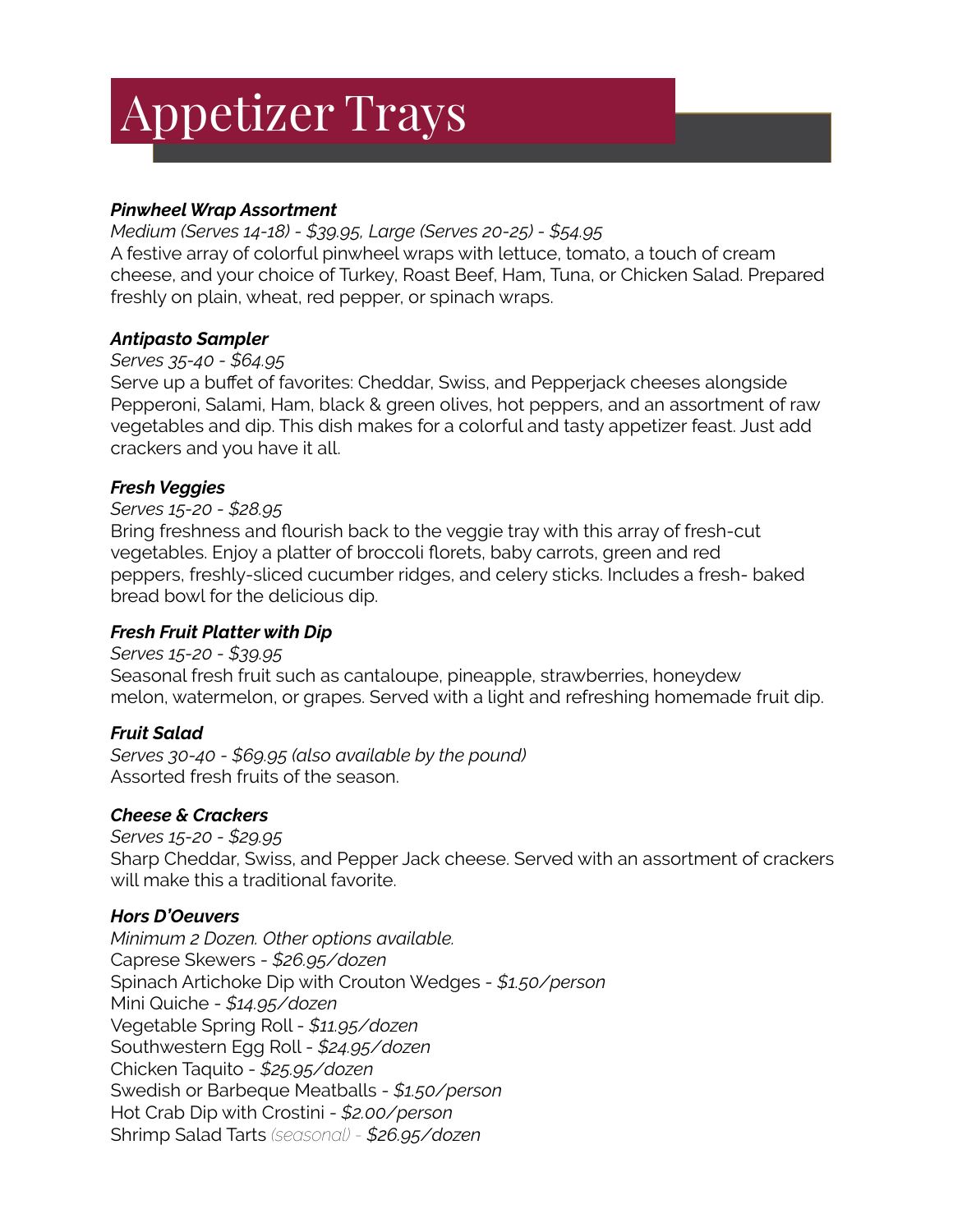## Hot Entrees à la Carte

Sold in Half or Whole Pan

|                                                     | Half  | Whole |
|-----------------------------------------------------|-------|-------|
| Cheese Lasagna                                      | 30.00 | 52.00 |
| Meat Lasgana                                        | 38.00 | 70.00 |
| Eggplant Lasgana                                    | 40.00 | 80.00 |
| Chicken & Spinach Lasagna                           | 40.00 | 80.00 |
| Vegetable Lasagna (white or red sauce)              | 38.00 | 70.00 |
| Chicken & Broccoli (light olive oil & garlic sauce) | 35.00 | 70.00 |
| Chicken & Broccoli Alfredo                          | 45.00 | 85.00 |
| Home-style Macaroni & Cheese                        | 35.00 | 65.00 |
| <b>Buffalo Chicken Macaroni</b>                     | 40.00 | 78.00 |
| Pasta with Marinara                                 | 20.00 | 38.00 |
| Pasta with Meat Sauce                               | 30.00 | 55.00 |
| Eggplant Parmesean                                  | 35.00 | 70.00 |
| Chicken Cordon Bleu Casserole                       | 35.00 | 60.00 |
| Herb-Roasted Chicken (breasts, legs, and thighs)    | 35.00 | 65.00 |
| Shepherd's Pie                                      | 45.00 | 85.00 |
| Golumpki                                            | 30.00 | 60.00 |
| <b>Stuffed Peppers</b>                              | 54.00 | 94.00 |
| Sausage with Peppers and Onions                     | 49.00 | 92.00 |
| <b>Barbeque Pulled Pork</b>                         | 55.00 | 98.00 |
| Italian Meatballs (Half - 40, Whole - 80)           | 38.00 | 68.00 |

| Chicken Parmesean | 4.25/Piece |
|-------------------|------------|
| Chicken Francaise | 4.25/Piece |
| Chicken Marsala   | 4.25/Piece |

# Sides

| <b>Roasted Red Potatoes</b>                  | 20.00 |
|----------------------------------------------|-------|
| Glazed Baby Carrots with Golden Raisins      | 24.00 |
| Fresh Roasted Vegetables (seasonal)          | 30.00 |
| Rice Pilaf                                   | 22.00 |
| <b>Baked Beans</b>                           | 20.00 |
| Butternut Squash with a Touch of Maple Syrup | 24.00 |
| Green Beans Almondine                        | 20.00 |
| <b>Vegetable Medley</b>                      | 20.00 |
|                                              |       |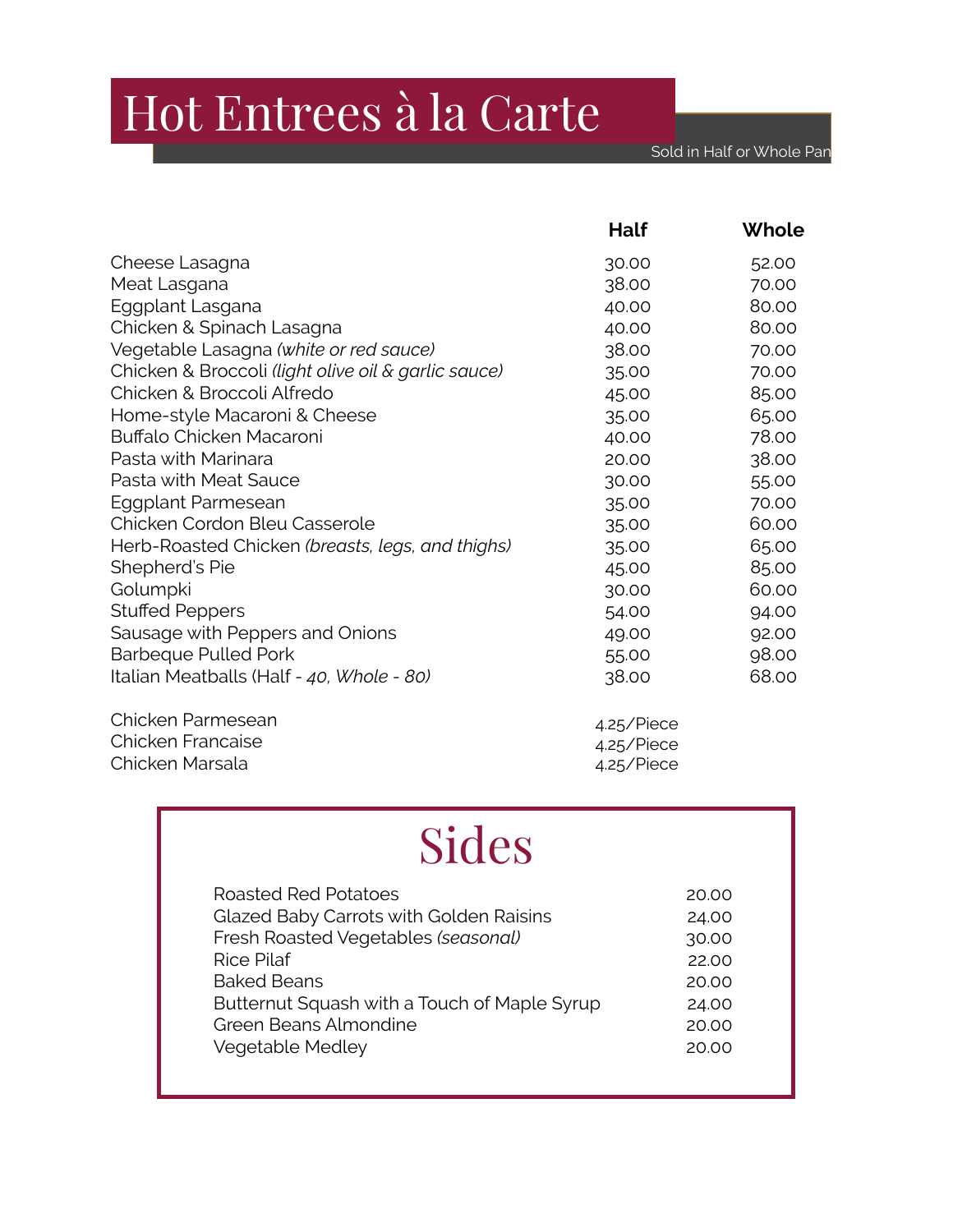## Specialty Salads

Half serves 12-15. Half Long serves 15-20. Full serves 30-40.

### *Grilled Chicken Caesar*

*Half Long- \$59.95, Full - \$89.95* Fresh romaine lettuce and a spring mix topped with tender, grilled chicken, bacon bits, parmesan cheese, and croutons, tossed with a tangy Caesar dressing.

### *Home-Style Garden*

*Half Long - \$33.95, Full - \$59.95* Fresh romaine lettuce, a spring mix, grape tomatoes, cucumbers, and carrots served with your choice of dressing.

### *Bermuda Supreme Broccoli Salad*

*Half - \$28.95, Full - \$55.95* One of our ultimate salad creations, this delight is made with fresh broccoli forets, Bermuda onions, bacon, cheddar cheese, golden raisins, and a our own dressing.

### *Cali Crunch*

*Half - \$29.95, Full - \$56.95* A delicious, healthy choice- caulifower, fresh brussell sprouts, walnuts, roasted sunfower seeds, craisins all tossed in an apple vinaigrette.

### *Baby Spinach Cranberry*

*Half Long - \$40.95, Full - \$65.95* A refreshing blend of baby spinach, cran-raisins, walnuts, and mandarin oranges, topped with crumbled feta cheese and raspberry vinaigrette.

### *Antipasto Garden Salad*

*Full - \$64.95* This crowd-pleaser includes layers of mixed greens with Italian meats, provolone cheese, black olives, banana peppers, grape tomatoes, cucumber, hardboiled egg, and Italian dressing. Make your salad a focal point of the meal with this vibrant addition.

### *Cold Salads (check for availability)*

Italian Tortellini - \$8.99/lb Red Bliss Potato - *\$4.99/lb* Macaroni Salad - *\$3.99/lb* Cheese Tortellini - *\$6.99/lb* Cole Slaw - *\$3.29/lb* Chickpea - *\$6.49/lb* Fruit - *\$7.49/lb* Tomato-Basil Pasta - *\$6.49/lb* Mango Quinoa - *\$6.99/lb*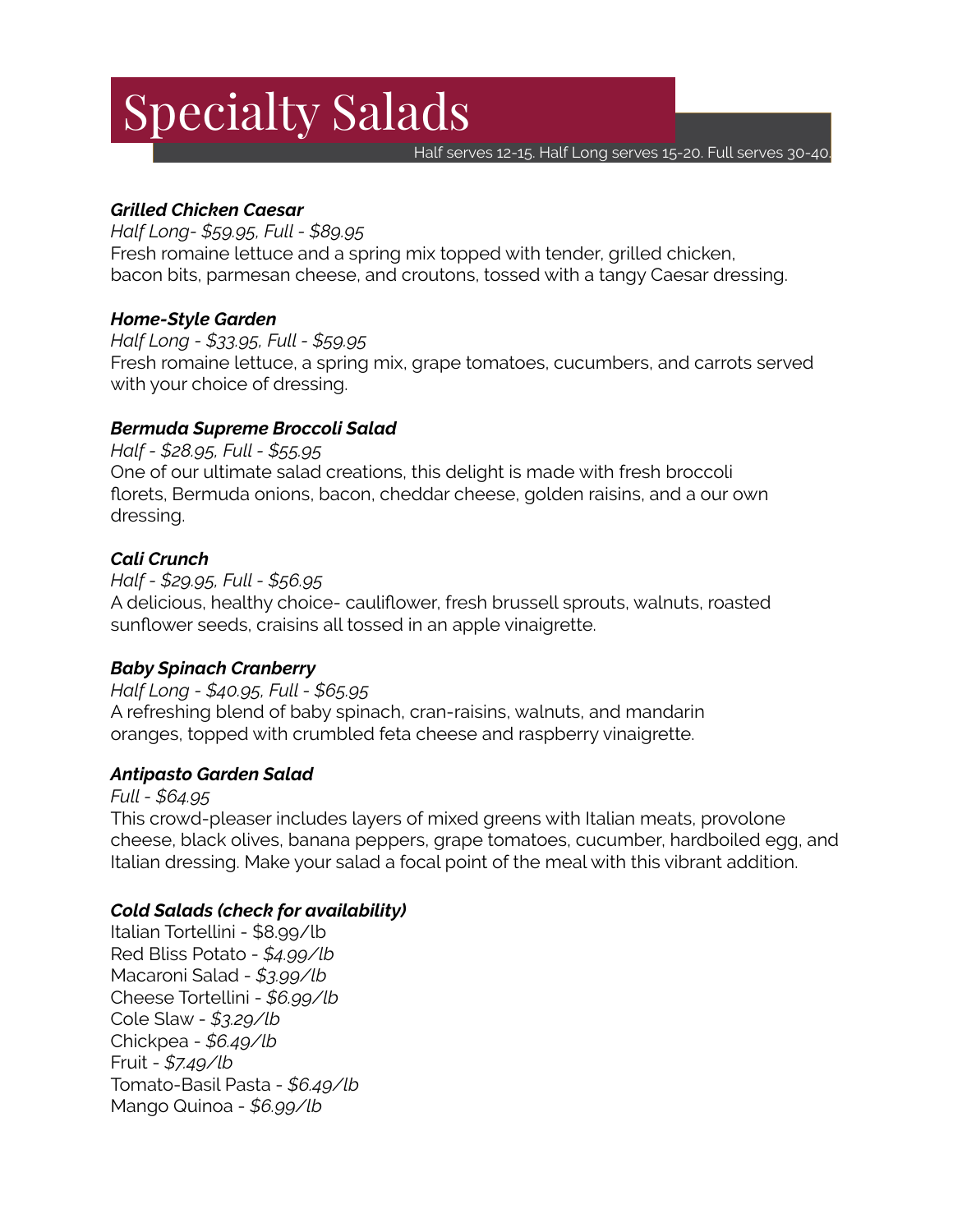## Meat & Sandwich Trays

### *The Main Street Classic*

*Medium (Serves 12-15) - \$59.95, Large (Serves 35-40) - \$94.95* A Main Street Deli staple with a traditional platter of fresh, quality deli meats sliced right in our kitchen. Includes Imported Ham, Roasted Turkey, Roast Beef, American and Provolone cheese.

*Rolls (by the dozen), condiments, and tomato, lettuce, onion, and pickles can be added.* 

### *Finger Sandwiches (Choice of 3)*

*15 Sandwiches - \$36.95* A tasty variety of fresh Tuna, Chicken Salad, Ham Salad, or Egg Salad prepared on fnger sandwich rolls.

### *Vienna Sandwiches (Choice of 3)*

*Medium (12 sandwiches) - \$39.95, Large (24 sandwiches) - \$72.95* Your choice of Turkey, Roast Beef, Imported Ham, or Italian Combo served on a 4" roll with lettuce, tomato, cheese (mustard and mayo on the side).

### *Combo Wrap and/or Bread Variety (Choice of 4)*

*\$5.75 per sandwich*

A colorful array of wraps and breads stufed with Chicken Salad, Tuna Salad, Turkey, Ham, Veggies, or Roast Beef served with lettuce, tomato, cheese, and your choice of dressing. Mayo and mustard on the side. These are our large, full sandwiches all cut in half and served on a tray.

## We make it just for you.

We offer a variety of **gluten-free**, **vegetarian**, and other **dietary needs**. Simply ask and we'll make your order just for you.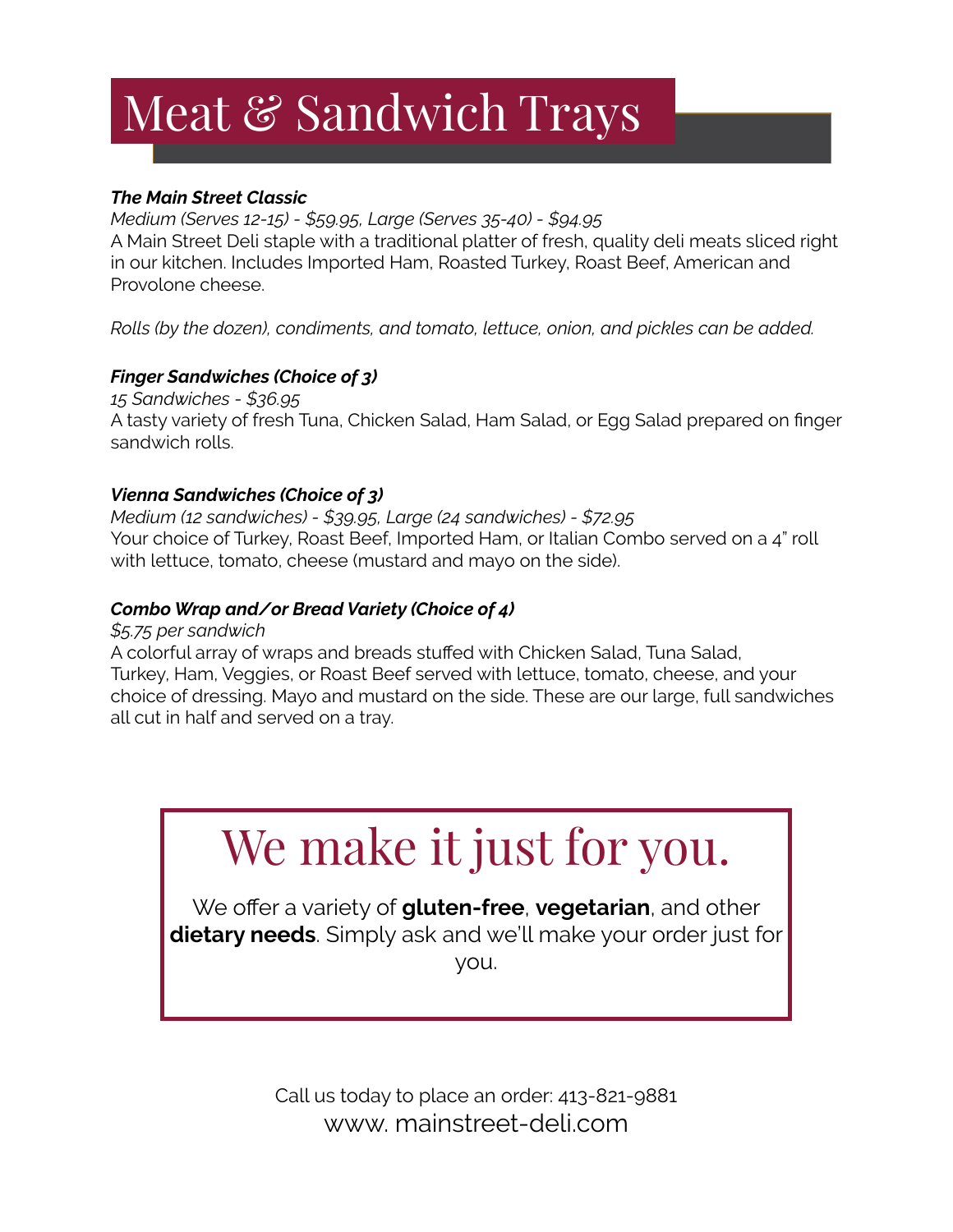# Wings, Soups, Breads

### *Wings*

Traditional Wings *30: \$24.99 50: \$39.99 100: \$79.99*

Boneless Wings *25: \$22.95*

### **Traditional <b>Dry Rub Kick It Up**

- Plain
- Mild
- Hot
- Nitro
- Peacemaker BBQ
- BBQ
- Gold Rush
- Honey BBQ
- Spicy Garlic

- Salt & Vinegar
- Cinnamon Chipolte
- Mesquite
- Lemon Pepper
- Salt & Pepper
- Garlic Pepper

- Honey Smoked
- Honey Hot
- Honey Mustard
- $·$  #7
- $"141"$
- Teriyaki
- Sweet Chili Habanero
- **Trinity**
- Garlic Parmesan

### *Homemade Soups*

Enjoy our homemade selection of soups in a variety of sizes: pint, quart, gallon, and bread bowls. Depending on the season, we offer a variety of soups including Butternut Squash and Apple, Cheeseburger Chowder, Clam Chowder, Parmesean Minestrone, Cheddar Broccoli, Chef's Choice.

*Try our soups with a bread bowl!*

### *Fresh Breads*

Compliment your entree, meat platter, salad, or sandwiches with our delicious fresh breads. Choose from fnger rolls or vienna rolls.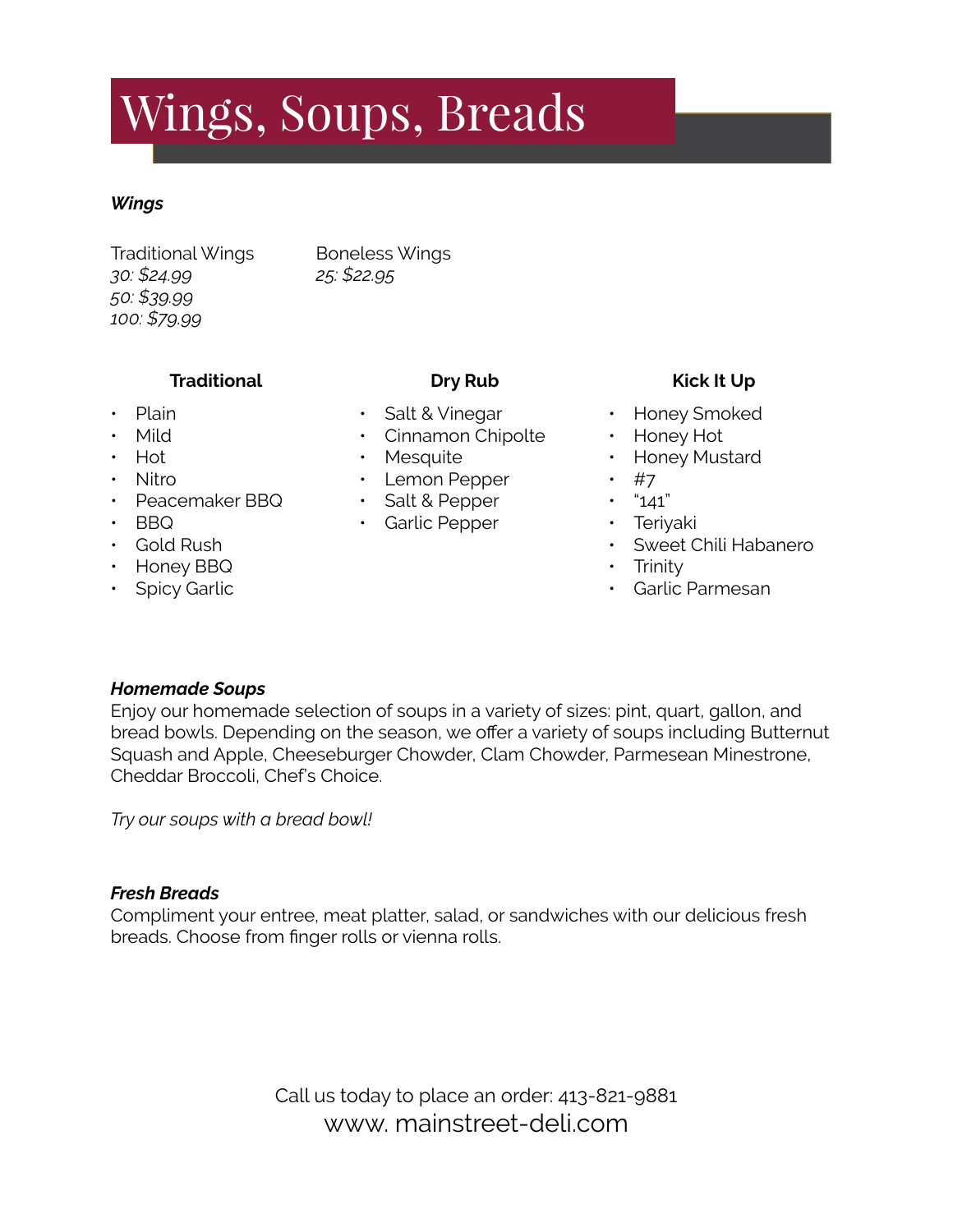## Breakfast Bufets

All Breakfast Buffets include juice, coffee, paper plates, utensils, and napkins.

### *The Scrambler*

*\$10.95/person, Minimum 20 people*

- Scrambled Eggs *(substitute quiche for \$0.75 per person)*
- Bacon, Sausage, or Ham
- Home Fries
- Assorted Pastries

### *The Super Scrambler*

*\$12.95/person, Minimum 20 people*

- Scrambled Eggs *(substitute quiche for \$0.75 per person)*
- Bacon, Sausage, or Ham
- Home Fries
- Assorted Pastries
- Fruit Salad
- Cheddar Bacon Bake

### *Breakfast/Brunch Bonanza*

*\$14.95/person, minimum 25 people*

- Scrambled eggs *(substitute quiche for \$0.75 per person)*
- Bacon, Sausage, or Ham
- Home Fries
- Assorted Pastries
- Apple Cheddar Bake
- Pinwheel Assortment
- Chicken & Broccoli Penne
- Vegetable Medley or Fruit Salad

### *Quiche & Fresh Fruit*

*\$9.95/person, minimum 15 people*

- **• Choice of Quiche:**
	- Spinach, Bacon, and Mushroom
	- Broccoli, Tomato, and Peppers
	- Quiche Loraine
- Fresh Fruit
- Sweet Bread Assortment

### *Keep It Simple*

*\$6.50/person, minimum 10 people*

- Scones, muffins, bagels with cream cheese, and assorted pastries
- Fruit Salad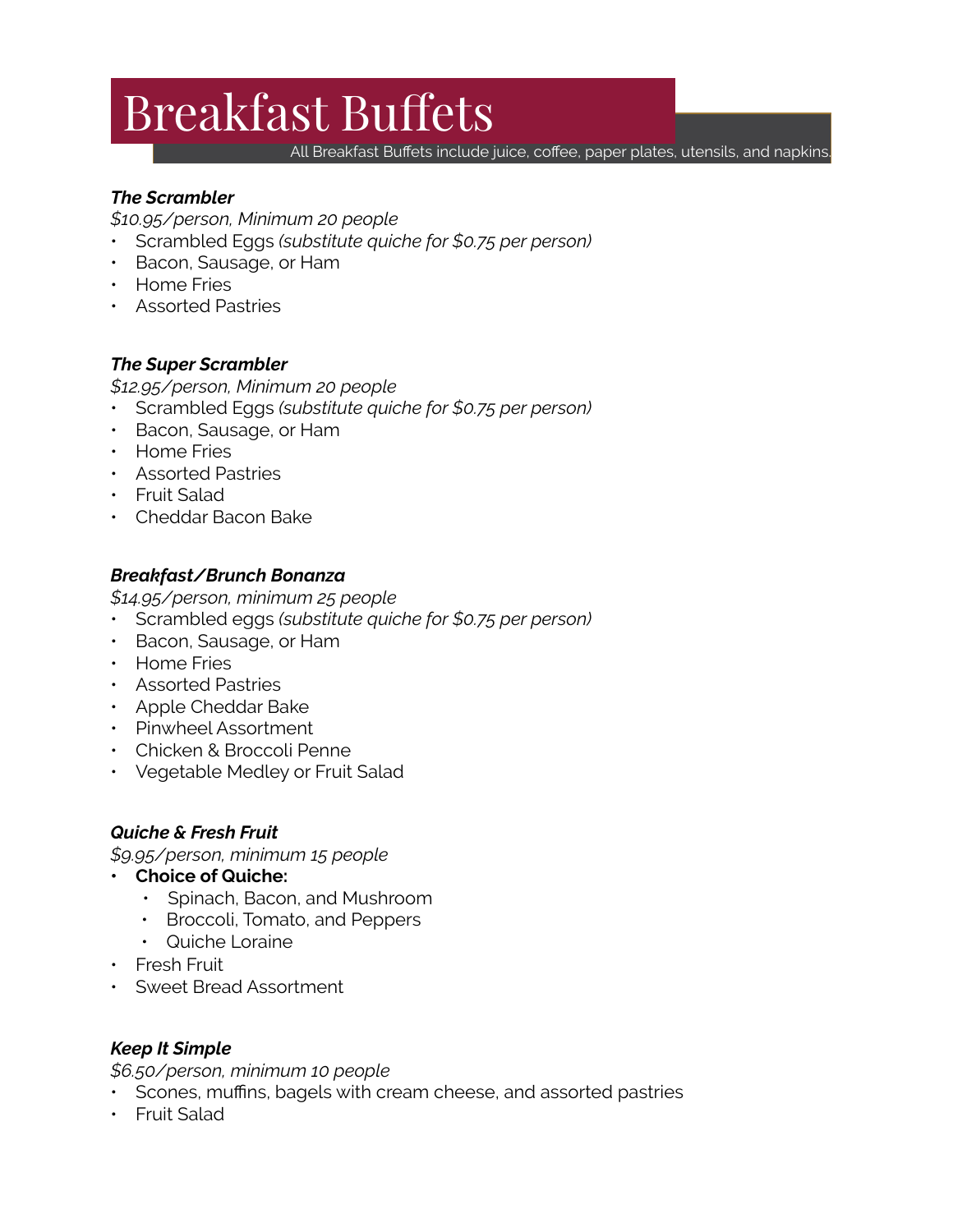## Bufet

### *Back to Basics*

### *\$10.95/person, Minimum 6 people*

- Assortment of Deli Sandwiches and/or Wraps. *Choice of 4: Turkey, Roast Beef, Tuna Salad, Chicken Salad, or Imported Ham*
- Salad: Potato, Macaroni, Garden, or Cole Slaw
- Potato Chips
- Home-Baked Cookies
- Bottle Water and Soda Included

### *Backyard Barbeque*

*\$14.95/person, Minimum 20 people*

- Wings
- Home-Style Mac & Cheese or Bufalo Chicken Mac & Cheese
- Barbeque Pulled Pork
- Pinwheel Wrap Assortment
- Baked Beans or Cole Slaw
- Rolls & Butter
- Bottled Water and Soda Included.

### *Kick It Up a Notch: Soup & Salad*

*\$10.95/person, Minimum 10 people*

- Choice of Baby Spinach Cranberry Salad, Chicken Ceasar Salad, Grilled Chicken Salad, or Antipasto Garden Salad
- Soup of the Day
- Home-Baked Cookies
- Bottled Water and Soda Included.

### *On the Lighter Side*

*\$9.95/person, Minimum 10 people*

- Choice of Pinwheel Wrap Assortment Tray or Finger Sandwiches
- Fresh Garden Salad with Choice of Dressing or Fruit Salad
- Broccoli Salad or Cali Crunch Salad
- Choice of Cole Slaw, Macaroni, or Potato Salad
- Bottled Water and Soda Included.

All Buffet options include paper plates, utensils, & napkins. Coffee, Soda, or Water is also available on request if not included.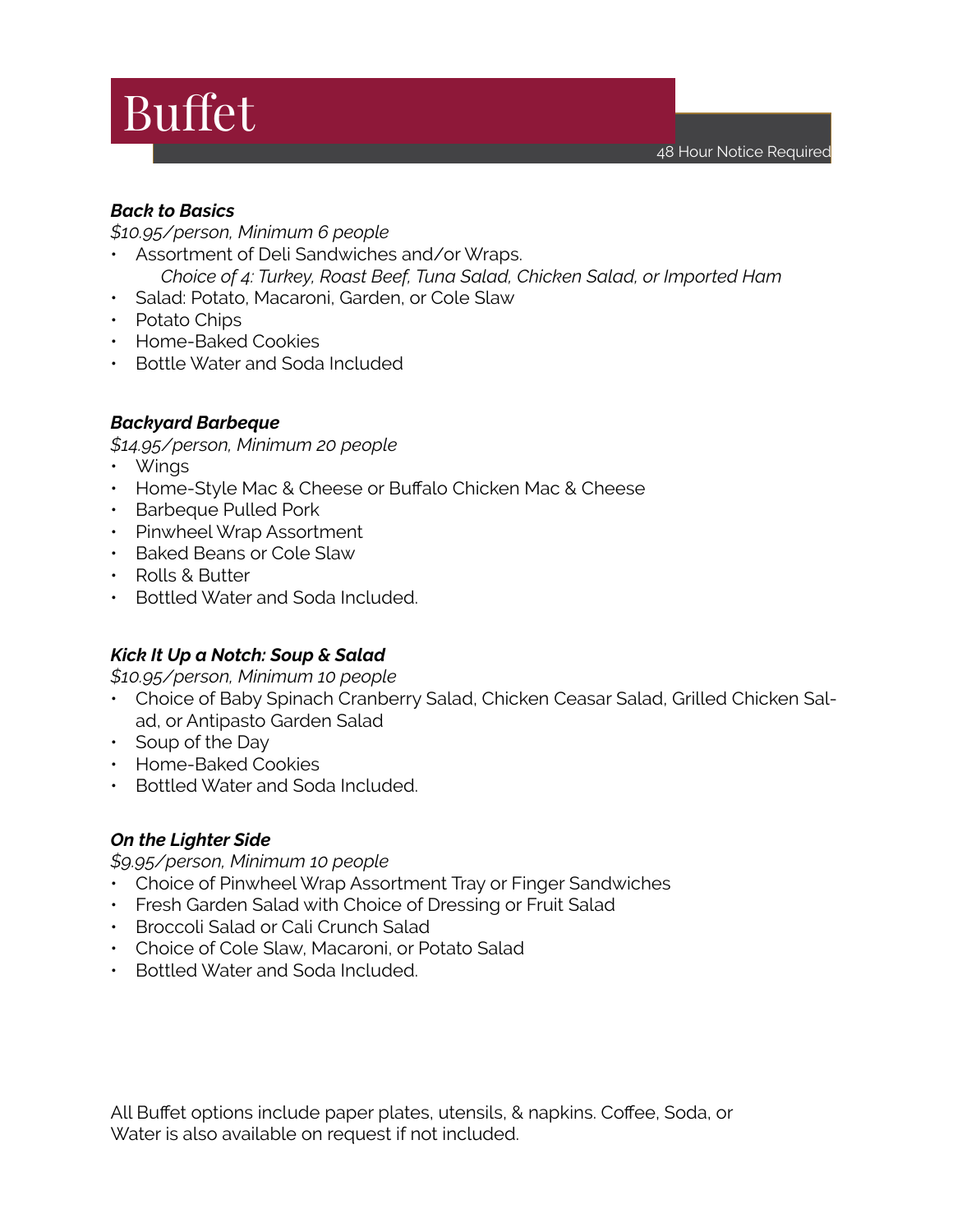## Bufet

### *Change It Up: Soup & Sandwich*

*\$10.95/person, Minimum 10 people*

- Finger Sandwich Assortment. *Choose from Chicken Salad, Ham Salad, Egg Salad, or Tuna Salad*
- Soup of the Day
- Potato Chips
- Home-Baked Cookies.
- Bottled Water and Soda Included

### *The Celebration*

*\$13.95/person, Minimum 20 people*

- Cold Meat Platter includes Turkey, Ham, Roast Beef, and Your Choice of 2 Cheeses.
- Ziti with Marinara
- Italian Meatballs
- Sausage, Peppers, and Onions
- Potato Salad
- Fresh Garden Salad
- Rolls & Butter

*Add any of our 22 varities of traditional wings to bring even more favor to your celebration.* 

### *Little Italy*

*\$8.00/person, Minimum 10 people*

- Ziti with Marinara
- Meatballs
- Fresh Garden Salad with Choice of Dressing
- Rolls & Butter

### *Optional Add-Ons*

*\$3.75/person*

- Chicken Francaise, Parmesan, or Marsala
- Meat or Eggplant Lasagna
- Chicken & Broccoli Alfredo
- Chicken Cordon Bleu Casserole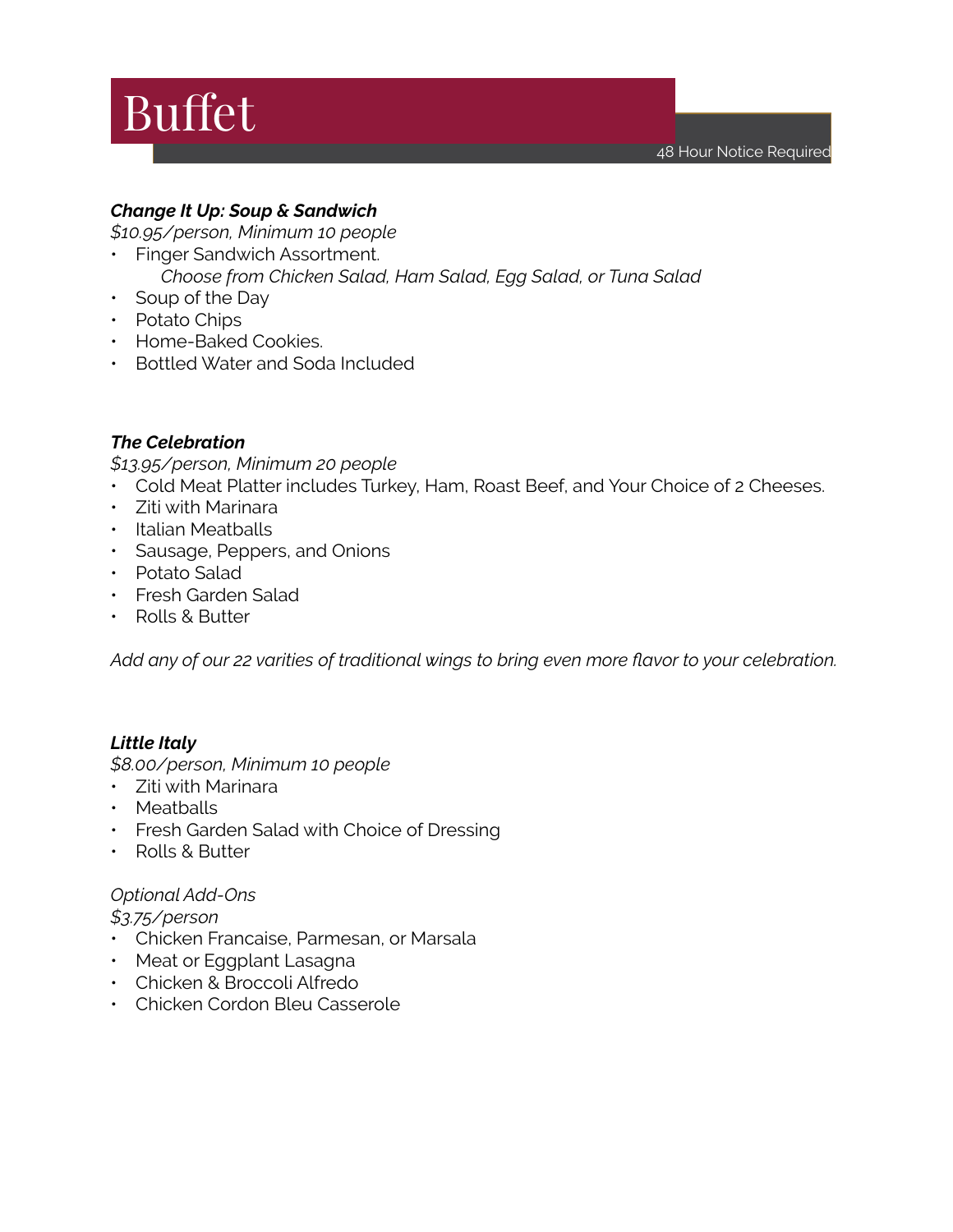Dinner Buffet

72 Hour Notice Required

*Minimum 40 people, \$12.95 (1 Entree), \$14.95 (2 Entree)*

Fresh Garden Salad Cheese & Cracker Tray or Fresh Fruit Tray Hot Vegetable of the Day Rolls & Butter Dessert Assortment

### **Select 1 Entree**

- Chicken Francaise, Parmesan, or Marsala
- Meat or Vegetable Lasagna (Red or White Sauce)
- Chicken & Broccoli Alfredo
- Chicken Cordon Bleu Casserole
- Applewood Smoked Baked Ham with Pineapple Glaze
- Boneless Stufed Pork Chops
- Stufed Boneless Chicken Breast
- Roasted Turkey with Gravy
- Chicken & Spinach Lasagna with Alfredo Sauce
- Home-style Macaroni & Cheese
- Bufalo Macaroni & Cheese
- Sausage, Peppers, & Onions
- Eggplant Parmesean
- Herb-Roasted Chicken Pieces (Breast, Legs, Thighs)
- Shepherd's Pie with Gravy

### **Select 2 Sides**

- Penne with Meat or Marinara Sauce
- Buttered Noodles
- Roasted Potato
- Mashed Potato
- Small Red Potatoes with Seasoning
- Penne with Broccoli
- Tortellini Salad
- Fruit Salad
- Tomato Basil Pasta Salad
- Broccoli Salad
- Cali Crunch Salad